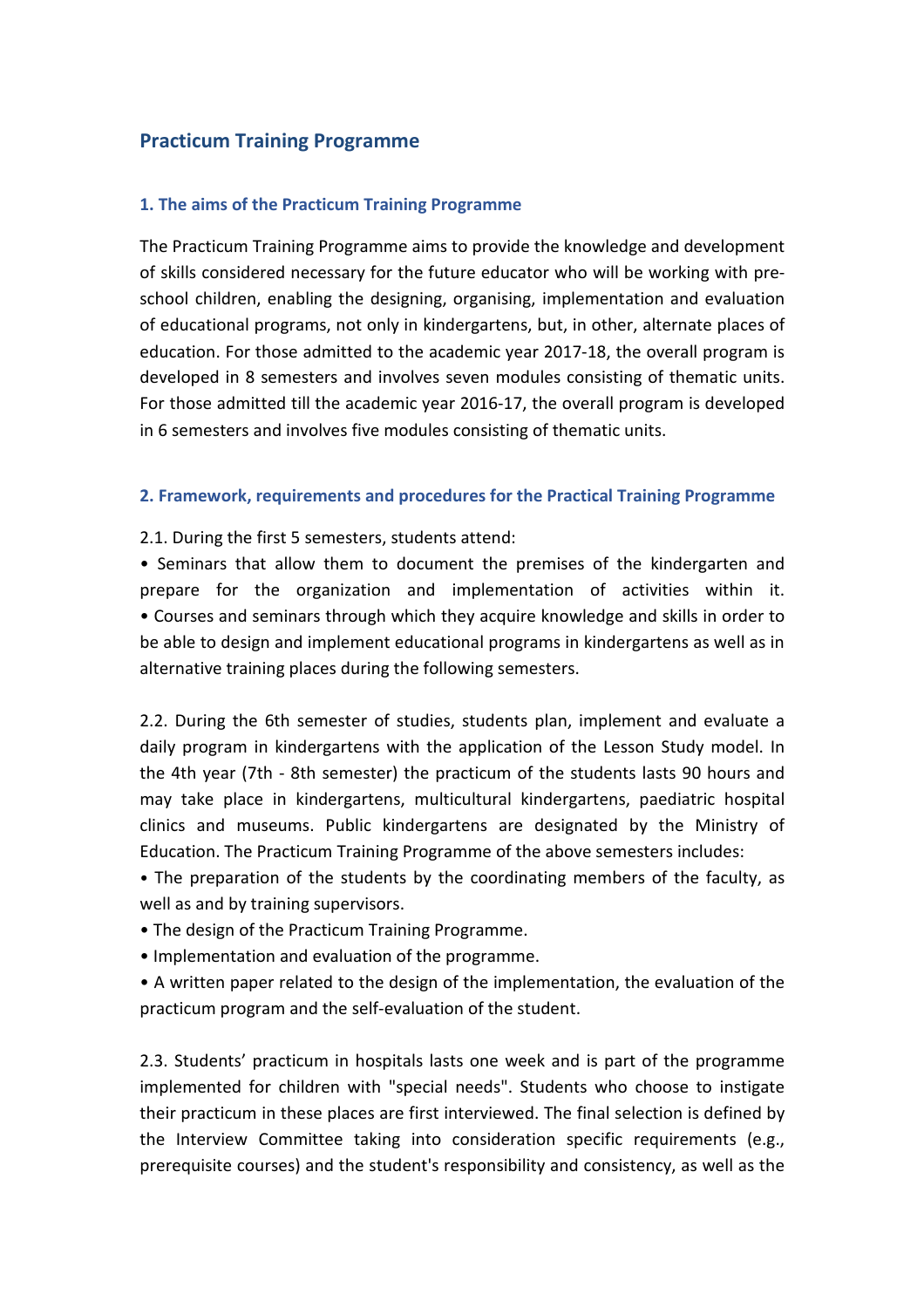general characteristics and the formation of his/her personality.

2.4. The practical training in a museum lasts for a week and includes the design, implementation and evaluation of educational programs for preschool, pre-school and/or early age children. Students visit the museum of their choice and study the exhibitions and existing educational programs. They then plan their own educational program and evaluate it. After completing the practicum at the museum, the students submit a written paper, in which they analyze all the phases of their activities. A prerequisite for practicum at a museum is the successful completion of the course "Applied Museum Education" and the compulsory course "Introduction to Museum Education".

2.5. Students wishing to implement their practicum at a kindergarten with a majority of non-Greek speaking pupils (especially in the city of Komotini) must have successfully attended the compulsory course "Intercultural Education" and the thematic unit of the Practicum "Handling Cultural Diversity in the Classroom". Candidates are selected through interviews.

## **3. The Practicum Training Programme in Detail**

### **3.1. Thematic units of the Practicum**

A. Instructional planning and organization of the physical environment in the Kindergarten

- B. Observation of the Child
- C. Development process of a teaching scenario in the Kindergarten
- D. Handling Cultural Diversity in the Classroom

E. Design, Implementation, Reflection and Assessment of the Daily Program in the Kindergarten

- F. The Project Method in the Kindergarten
- G. Organization and Management of the Educational Unit
- H. Physical Activity and Health in Early Childhood Education
- I. Music
- J. Aesthetic Education I
- K. Aesthetic Education II
- L. Puppet Theatre for Children
- M. Dramatic Play Dramatization
- N. Tutorial on Hazards and Accidents
- O. Literary books in the Kindergarten

### **4. Content of the Thematic Units of the Practicum Training Programme**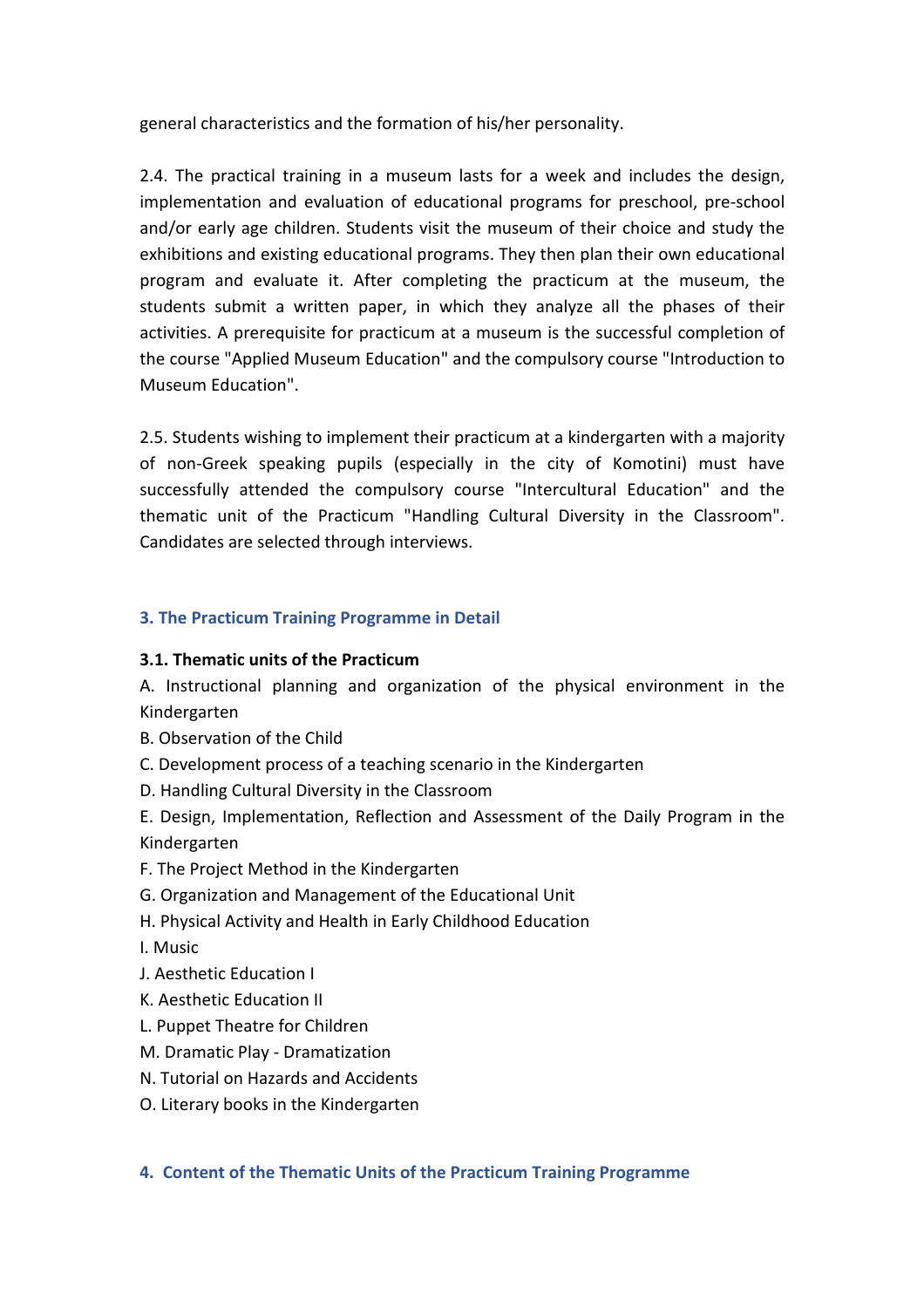For students admitted since 2017-18, the outlines for all semesters including units of the practicum are available in the Appendix. For students admitted until 2016-17, the description of the units of the Practicum is available in the Guides of the previous academic years.

### **Operating rules for the Programme of Practicum Training**

1. The days and times of courses, seminars and workshops are pre-defined and listed in the special program of each semester.

2. At the beginning of each semester, students receive a Practical Training Form, which is updated throughout the semester.

3. To obtain a bachelor's degree the successful participation of the students in all the activities of the Practicum Training Programme is required.

4. Participation in all the modules of the Programme, as well as in the practicum is compulsory for all students without exception. The permissible number of absences in each section is mentioned in detail in the analytical Practicum Training Programme Schedule. If the number of absences is exceeded, the student is excluded from the module examinations. Arrangements may be made by the Practicum Training Programme Committee in the case of illness, for which the student must provide a medical opinion justifying the student's absence for the date of the course. Possible arrangements for absences due to force majeure or serious illness (or death) of a relative in the 1st degree will be decided by the Practicum Training Programme Committee, at the request of the student. It is essential that the application be accompanied by relevant supporting documents.

5. In the practicum and related modules students are assessed and graded by the instructor on the grade scale applicable to the current curriculum. The final grade of the student for each semester is calculated from the weighted average of the grades in each module.

6. Students who are unsuccessful in a module have the opportunity to take part in the recurrent examination periods.

7. Students must attend the kindergartens or other places of practice during the date and time specified in the six-month curriculum. Alternative dates or areas of internship may be possible after consultation with the Practicum Training Programme Committee.

8. In the context of the Practicum, each student has the following obligations: •To cooperate with the instructor or supervisor in charge of the planning and implementing the program to be carried out.

• At the end of each semester students submit the Practicum training file with:

i. Practicum Training Form of the semester.

ii. Records, work, preparation protocols, and programme plans.

iii. A representative sample of the material used or produced, their description as